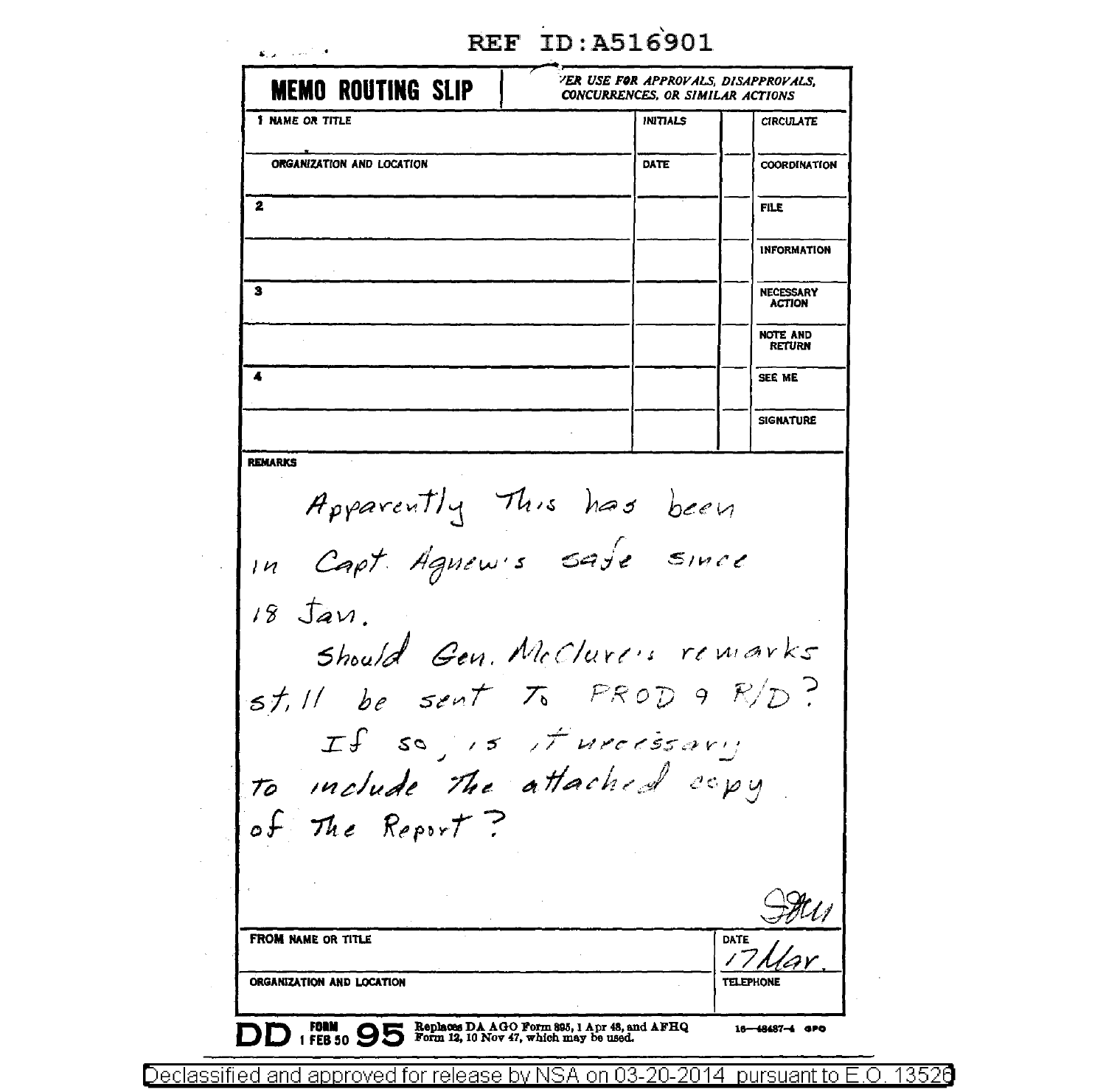## REF ID: A516901

NEVER USE FOR APPROVALS, DISAPPROVALS, **SMEMO ROL SLIP** Œ T KAME OR TITL بالدير INTIALS **CIRCULATE** ý. W. ORGANIZATION AND **DATE COORDINATION**  $\overline{2}$ FILE ٠. **INFORMATION** NECESSARY<br>ACTION  $\overline{\mathbf{1}}$ NOTE AND<br>RETURN  $\overline{\bullet}$ SEE ME **SIGNATURE** REMARKS ielumi l Ê **THE JAN 1954 ROM NAME OR**  $TT$ ORGANIZATION AND LOCATION TELEPHONE DD 1 FBB 50 95 Form 12, 10 Nov 47, which may be used. 16-48487-4 aro X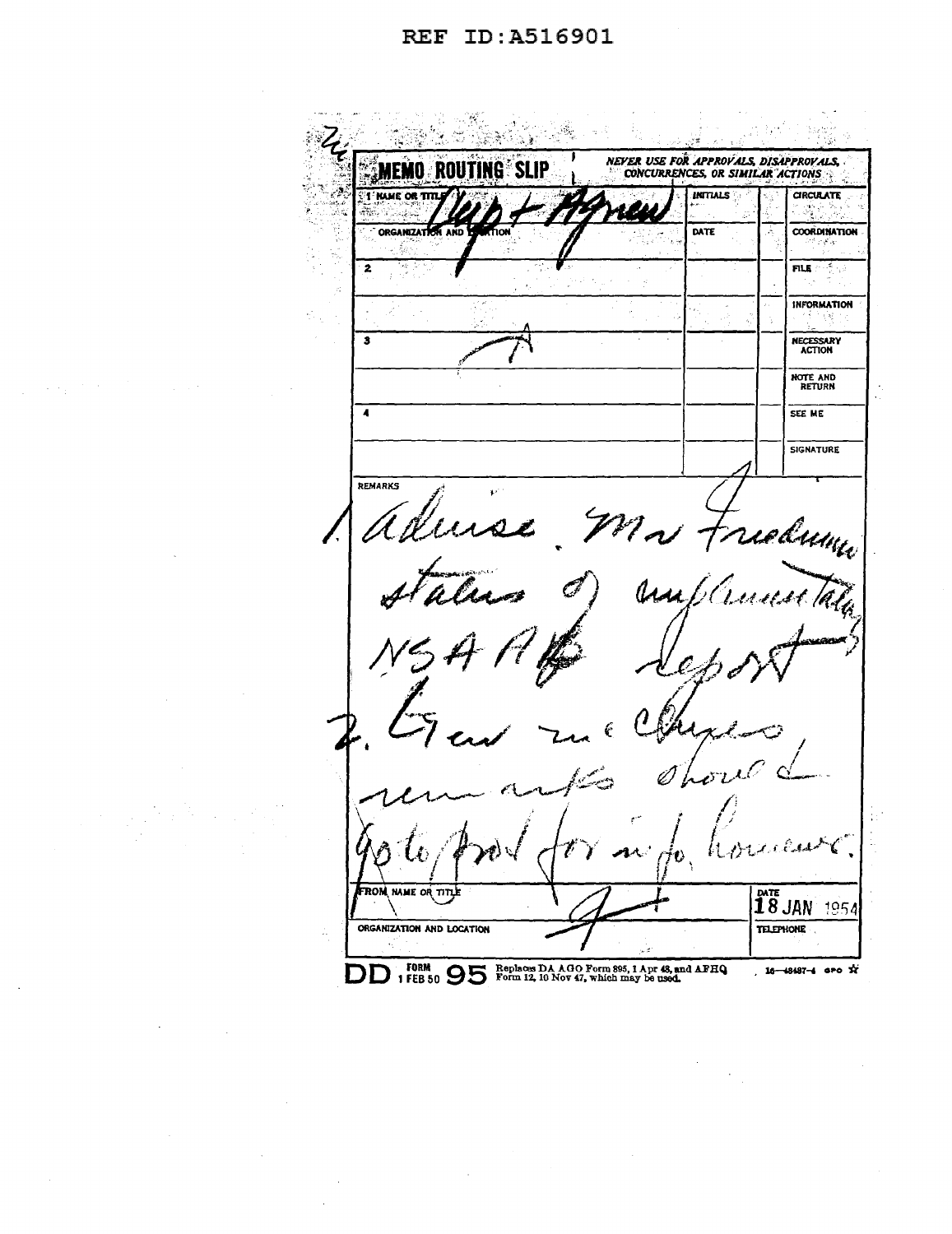REF ID:A516901

ang <sub>ti</sub>rang pe

,

'l'eP BBefiB'l' H\O'l"fl 12 January 1954

/ '

MEMORANDUM FOR CHIEF OF STAFF

SUBJECT: General McClure's Remarks on the Report of the Special Study Group *(R5* \*  $54 - 6015$ )

l. In my opinion the connents of General McClure, Deputy A.C. of s. *1* G-2*1* are of such a nature that they should be referred to PROD for comment.

2. a. In the first place it should be noted that the Special Study Group of NSASAB nowhere in its Report set forth the potentialities of COMINT in such a way as to constitute a guarantee that it will or could provide four to twelve weeks' warning. What the Report actually says on this point is contained in the second and third paragraphs of the Sumnary, page 2:

"COMINT is now providing substantial information on Soviet capability to initiate and sustain an attack against the United States. In addition, it is probable that COMINT, particularly through Special Intelligence, could give warning of Soviet intention to mount such an attack. The reliability of this strategic warning would increase with the approach of the attack, with first indications appearing  $4$  to 12 weeks prior to the attack.

"This potentiality can be fully realized only with an increase in the current level of effort. However, significant inprovement can be affected by more intensive exploitation of the present COMINT program."

b. This wording certainly mentions only potentialities and guarantees nothing.

3. a. Referring to par. 2 of General McClure's comments, the Study Group's use of the term "Soviet," taken in the narrowest sense, could be misleadiog, particularly in the condensed Summary on page 2.

b. General McClure concurs with the Study Group in regard to the importance of the contribution which the solution of the high-level cryptosystems could make to the problem of advance warning. Whether G-2 can be of any help to us in digging up information which apparently CIA has thus far been unable to obtain, I do not know. It is possible that Army's CIC could help us.

c. With reference to the remarks contained in par. 5 of General McClure's comments, these seem to put G-2 on the defensive, and appear to be based only on the statements on personnel made in the Swmnary. The Study Group's contentions in the body of the report and in the Appendix, refer especially to research, development and analytic NSA civilian